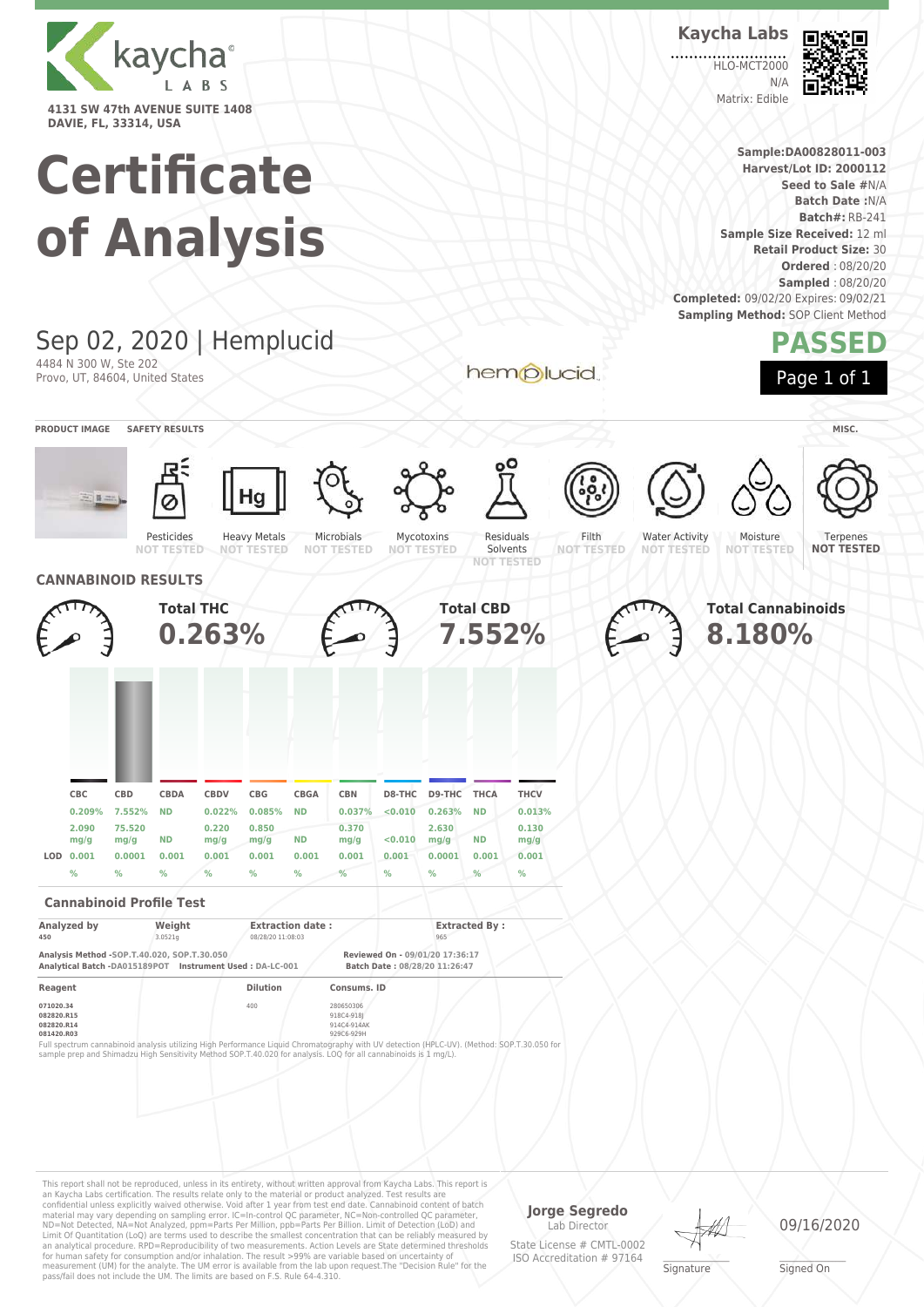

CERTIFICATE OF ANALYSIS

### prepared for: HEMPLUCID *4844 N 300 W*

*PROVO, UT 84604*

## HLO-MCT2000 LOT: 2000112

| <b>Batch ID:</b> | RB-241                        | Test ID: | T000098889                   |
|------------------|-------------------------------|----------|------------------------------|
| <b>Reported:</b> | 2-Oct-2020                    | Method:  | TM24, TM25, TM26, TM27, TM28 |
| Type:            | Edible                        |          |                              |
| Test:            | <b>Microbial Contaminants</b> |          |                              |
|                  |                               |          |                              |

# MICROBIAL CONTAMINANTS

| Contaminant                            | Result (CFU/g)*                                                                                                                    |  |
|----------------------------------------|------------------------------------------------------------------------------------------------------------------------------------|--|
| <b>Total Aerobic Count**</b>           | None Detected                                                                                                                      |  |
| <b>Total Coliforms**</b>               | None Detected                                                                                                                      |  |
| <b>Total Yeast and Molds**</b>         | None Detected                                                                                                                      |  |
| E. coli                                | Absent                                                                                                                             |  |
| STEC and 0157 E. coli                  | None Detected                                                                                                                      |  |
| <b>Salmonella</b>                      | None Detected                                                                                                                      |  |
| * CFU/g = Colony Forming Unit per Gram | ** Values recorded in scientific notation, a common microbial practice of expressing numbers that are too large to be conveniently |  |

 *written in decimal form.*

*Examples: 10^2 = 100 CFU 10^3 = 1,000 CFU 10^4 = 10,000 CFU 10^5 = 100,000 CFU*

#### NOTES:

TYM: None Detected Free from visual mold, mildew, and foreign matter Total Aerobic: None Detected Coliforms: None Detected

## FINAL APPROVAL

| Greg Zimpfer<br>2-Oct-2020<br>4:46 PM |
|---------------------------------------|
|                                       |

Scott Hansen 2-Oct-2020 7:44 PM

#### PREPARED BY / DATE APPROVED BY / DATE

*Testing results are based solely upon the sample submitted to Botanacor Laboratories, LLC, in the condition it was received. Botanacor Laboratories, LLC warrants that all analytical work is conducted professionally in accordance with all applicable standard laboratory*  practices using validated methods. Data was generated using an unbroken chain of comparison to NIST traceable Reference Standards and *Certified Reference Materials. This report may not be reproduced, except in full, without the written approval of Botanacor Laboratories, LLC. ISO/IEC 17025:2005 Accredited A2LA Certificate Number 4329.03*



Botanacor Laboratories™, All Rights Reserved | 1301 S Jason St Unit K, Denver, CO 80223 | 888.800.8223 | www.botanacor.com